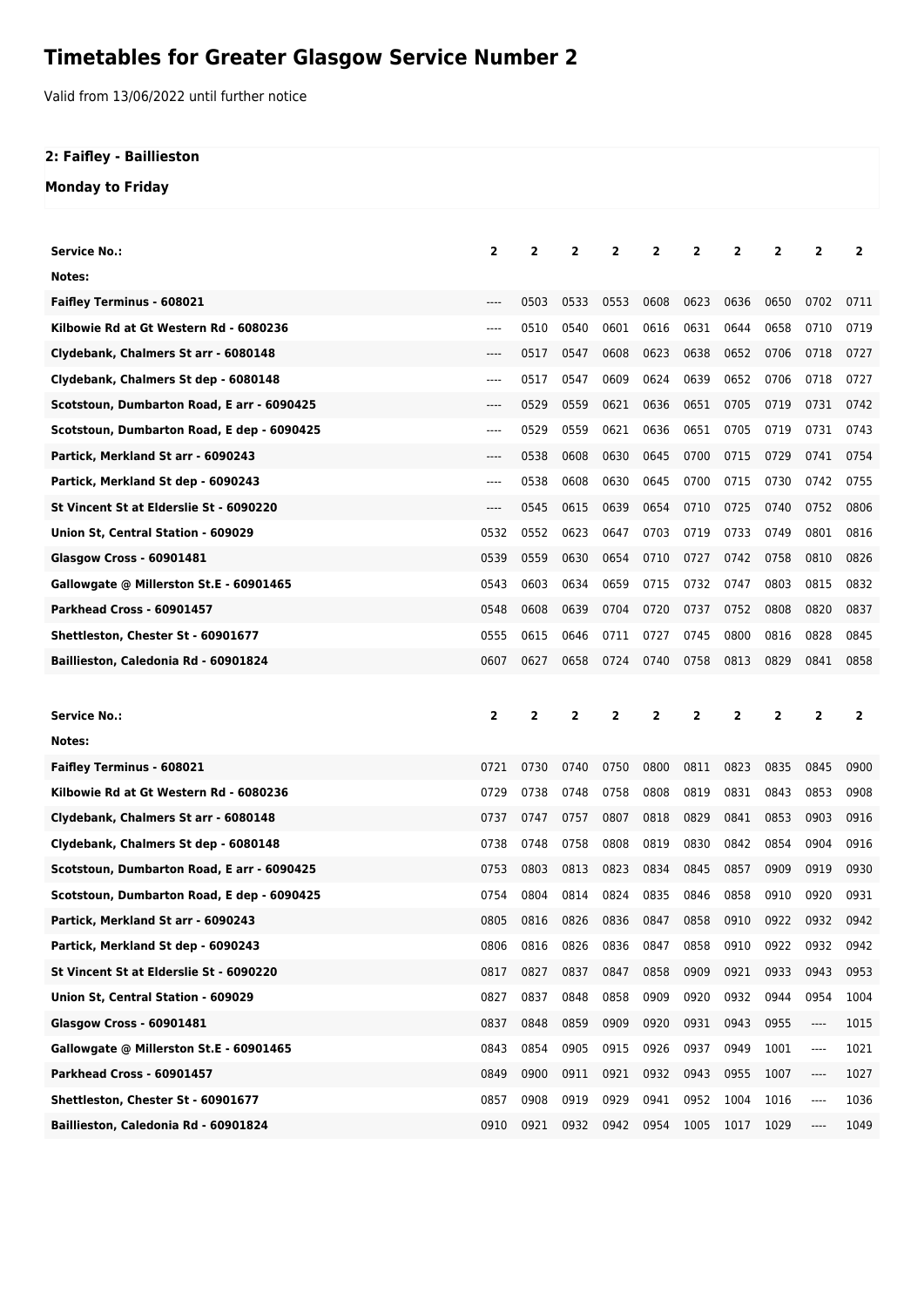| <b>Service No.:</b>                        | 2    | 2    | 2            | 2    | 2    | 2              | 2    | 2    | 2            | 2    |
|--------------------------------------------|------|------|--------------|------|------|----------------|------|------|--------------|------|
| Notes:                                     |      |      |              |      |      |                |      |      |              |      |
| <b>Faifley Terminus - 608021</b>           | 0912 | 0924 | 0936         | 0948 | 1000 | 1012           | 1024 | 1036 | 1048         | 1100 |
| Kilbowie Rd at Gt Western Rd - 6080236     | 0920 | 0932 | 0944         | 0956 | 1008 | 1020           | 1032 | 1044 | 1056         | 1108 |
| Clydebank, Chalmers St arr - 6080148       | 0928 | 0940 | 0952         | 1004 | 1016 | 1028           | 1040 | 1052 | 1104         | 1116 |
| Clydebank, Chalmers St dep - 6080148       | 0928 | 0940 | 0952         | 1004 | 1016 | 1028           | 1040 | 1052 | 1104         | 1116 |
| Scotstoun, Dumbarton Road, E arr - 6090425 | 0942 | 0954 | 1006         | 1018 | 1030 | 1042           | 1054 | 1106 | 1118         | 1130 |
| Scotstoun, Dumbarton Road, E dep - 6090425 | 0943 | 0955 | 1007         | 1019 | 1031 | 1043           | 1055 | 1107 | 1119         | 1131 |
| Partick, Merkland St arr - 6090243         | 0954 | 1006 | 1018         | 1030 | 1042 | 1054           | 1106 | 1118 | 1130         | 1142 |
| Partick, Merkland St dep - 6090243         | 0954 | 1006 | 1018         | 1030 | 1042 | 1054           | 1106 | 1118 | 1130         | 1142 |
| St Vincent St at Elderslie St - 6090220    | 1005 | 1017 | 1029         | 1041 | 1053 | 1105           | 1117 | 1129 | 1141         | 1153 |
| Union St, Central Station - 609029         | 1016 | 1028 | 1040         | 1052 | 1104 | 1116           | 1128 | 1140 | 1152         | 1204 |
| <b>Glasgow Cross - 60901481</b>            | 1027 | 1039 | 1051         | 1103 | 1115 | 1127           | 1139 | 1151 | 1203         | 1215 |
| Gallowgate @ Millerston St.E - 60901465    | 1033 | 1045 | 1057         | 1109 | 1121 | 1133           | 1145 | 1157 | 1209         | 1221 |
| Parkhead Cross - 60901457                  | 1039 | 1051 | 1103         | 1115 | 1127 | 1139           | 1151 | 1203 | 1215         | 1227 |
| Shettleston, Chester St - 60901677         | 1048 | 1100 | 1112         | 1124 | 1136 | 1148           | 1200 | 1212 | 1224         | 1236 |
| Baillieston, Caledonia Rd - 60901824       | 1101 | 1113 | 1125         | 1137 | 1149 | 1201           | 1213 | 1225 | 1237         | 1249 |
|                                            |      |      |              |      |      |                |      |      |              |      |
|                                            |      |      |              |      |      |                |      |      |              |      |
| <b>Service No.:</b>                        | 2    | 2    | $\mathbf{2}$ | 2    | 2    | $\overline{2}$ | 2    | 2    | $\mathbf{2}$ | 2    |
| Notes:                                     |      |      |              |      |      |                |      |      |              |      |
| <b>Faifley Terminus - 608021</b>           | 1112 | 1124 | 1136         | 1148 | 1200 | 1212           | 1224 | 1236 | 1248         | 1300 |
| Kilbowie Rd at Gt Western Rd - 6080236     | 1120 | 1132 | 1144         | 1156 | 1208 | 1220           | 1232 | 1244 | 1256         | 1308 |
| Clydebank, Chalmers St arr - 6080148       | 1128 | 1140 | 1152         | 1204 | 1216 | 1228           | 1240 | 1252 | 1304         | 1316 |
| Clydebank, Chalmers St dep - 6080148       | 1128 | 1140 | 1152         | 1204 | 1216 | 1228           | 1240 | 1252 | 1304         | 1316 |
| Scotstoun, Dumbarton Road, E arr - 6090425 | 1142 | 1154 | 1206         | 1218 | 1230 | 1242           | 1254 | 1306 | 1318         | 1330 |
| Scotstoun, Dumbarton Road, E dep - 6090425 | 1143 | 1155 | 1207         | 1219 | 1231 | 1243           | 1255 | 1307 | 1319         | 1331 |
| Partick, Merkland St arr - 6090243         | 1154 | 1206 | 1218         | 1230 | 1242 | 1254           | 1306 | 1318 | 1330         | 1342 |
| Partick, Merkland St dep - 6090243         | 1154 | 1206 | 1218         | 1230 | 1242 | 1254           | 1306 | 1318 | 1330         | 1342 |
| St Vincent St at Elderslie St - 6090220    | 1205 | 1217 | 1229         | 1241 | 1253 | 1305           | 1317 | 1329 | 1341         | 1353 |
| Union St, Central Station - 609029         | 1216 | 1228 | 1240         | 1252 | 1304 | 1316           | 1328 | 1340 | 1352         | 1404 |
| <b>Glasgow Cross - 60901481</b>            | 1227 | 1239 | 1251         | 1303 | 1315 | 1327           | 1339 | 1351 | 1403         | 1415 |
| Gallowgate @ Millerston St.E - 60901465    | 1233 | 1245 | 1257         | 1309 | 1321 | 1333           | 1345 | 1357 | 1409         | 1421 |
| Parkhead Cross - 60901457                  | 1239 | 1251 | 1303         | 1315 | 1327 | 1339           | 1351 | 1403 | 1415         | 1427 |
| Shettleston, Chester St - 60901677         | 1248 | 1300 | 1312         | 1324 | 1336 | 1348           | 1400 | 1412 | 1424         | 1436 |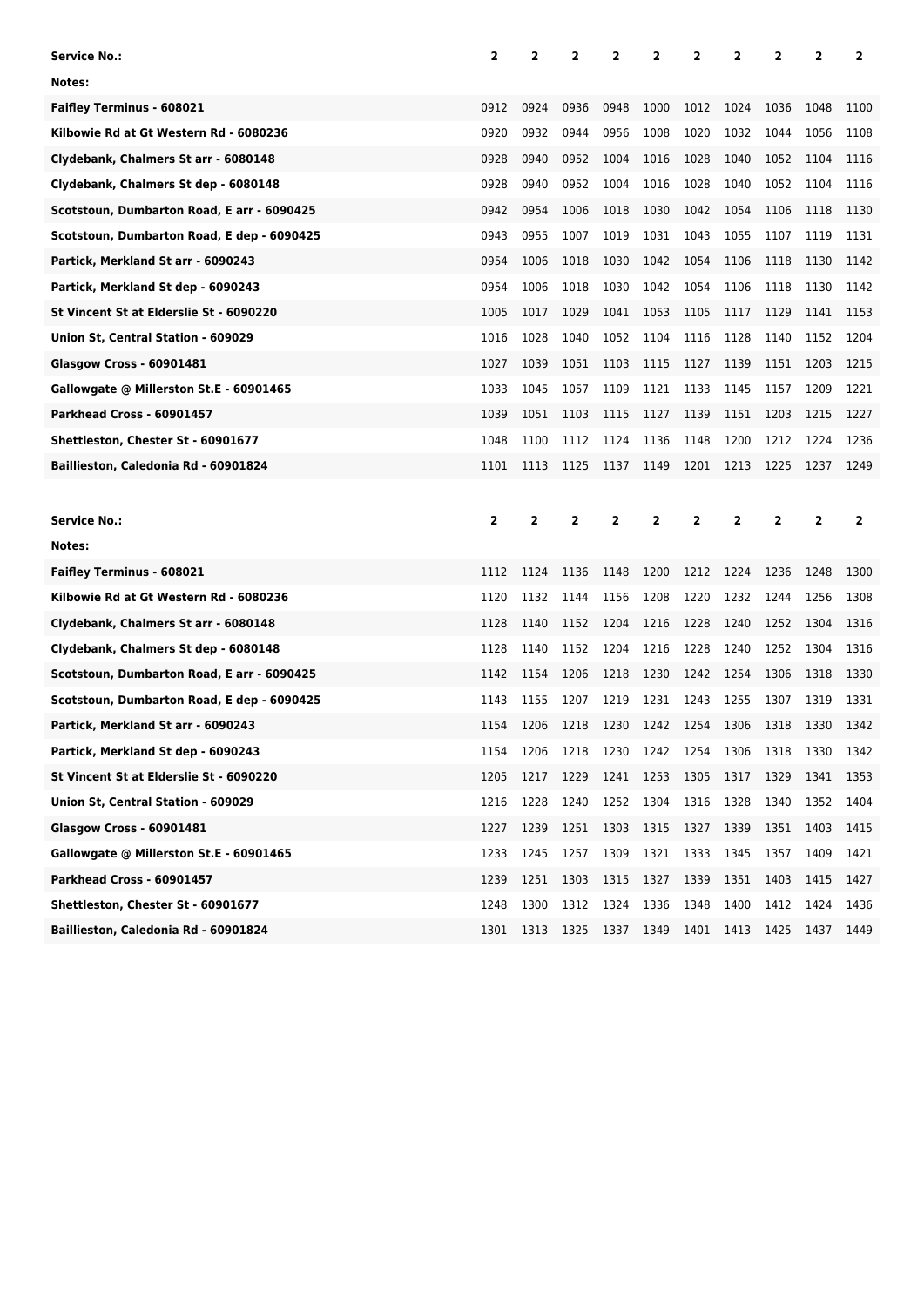| Service No.:                               | 2              | 2              | 2            | 2              | 2    | 2              | 2              | 2    | 2              | 2              |
|--------------------------------------------|----------------|----------------|--------------|----------------|------|----------------|----------------|------|----------------|----------------|
| Notes:                                     |                |                |              |                |      |                |                |      |                |                |
| <b>Faifley Terminus - 608021</b>           | 1312           | 1324           | 1336         | 1348           | 1400 | 1412           | 1424           | 1437 | 1449           | 1501           |
| Kilbowie Rd at Gt Western Rd - 6080236     | 1320           | 1332           | 1344         | 1356           | 1408 | 1420           | 1432           | 1445 | 1457           | 1509           |
| Clydebank, Chalmers St arr - 6080148       | 1328           | 1340           | 1352         | 1404           | 1416 | 1428           | 1440           | 1453 | 1505           | 1517           |
| Clydebank, Chalmers St dep - 6080148       | 1328           | 1340           | 1352         | 1404           | 1416 | 1428           | 1440           | 1453 | 1505           | 1517           |
| Scotstoun, Dumbarton Road, E arr - 6090425 | 1342           | 1354           | 1406         | 1418           | 1430 | 1442           | 1454           | 1507 | 1519           | 1531           |
| Scotstoun, Dumbarton Road, E dep - 6090425 | 1343           | 1355           | 1407         | 1419           | 1431 | 1443           | 1455           | 1508 | 1520           | 1532           |
| Partick, Merkland St arr - 6090243         | 1354           | 1406           | 1418         | 1430           | 1442 | 1454           | 1506           | 1519 | 1531           | 1543           |
| Partick, Merkland St dep - 6090243         | 1354           | 1406           | 1418         | 1430           | 1442 | 1454           | 1506           | 1520 | 1532           | 1544           |
| St Vincent St at Elderslie St - 6090220    | 1405           | 1417           | 1429         | 1441           | 1453 | 1505           | 1517           | 1532 | 1544           | 1556           |
| Union St, Central Station - 609029         | 1416           | 1428           | 1440         | 1452           | 1504 | 1516           | 1529           | 1544 | 1556           | 1608           |
| <b>Glasgow Cross - 60901481</b>            | 1427           | 1439           | 1451         | 1503           | 1515 | 1527           | 1540           | 1556 | 1608           | 1620           |
| Gallowgate @ Millerston St.E - 60901465    | 1433           | 1445           | 1457         | 1509           | 1521 | 1533           | 1546           | 1602 | 1614           | 1626           |
| Parkhead Cross - 60901457                  | 1439           | 1451           | 1503         | 1515           | 1527 | 1539           | 1552           | 1608 | 1620           | 1632           |
| Shettleston, Chester St - 60901677         | 1448           | 1500           | 1512         | 1524           | 1536 | 1548           | 1601           | 1617 | 1629           | 1641           |
| Baillieston, Caledonia Rd - 60901824       | 1501           | 1513           | 1525         | 1537           | 1549 | 1601           | 1614           | 1630 | 1642           | 1654           |
|                                            |                |                |              |                |      |                |                |      |                |                |
|                                            |                |                |              |                |      |                |                |      |                |                |
| <b>Service No.:</b>                        | $\overline{2}$ | $\overline{2}$ | $\mathbf{2}$ | $\overline{2}$ | 2    | $\overline{2}$ | $\overline{2}$ | 2    | $\overline{2}$ | $\overline{2}$ |
| Notes:                                     |                |                |              |                |      |                |                |      |                |                |
| <b>Faifley Terminus - 608021</b>           | 1513           | 1525           | 1535         | 1545           | 1555 | 1607           | 1619           | 1631 | 1643           | 1655           |
| Kilbowie Rd at Gt Western Rd - 6080236     | 1521           | 1533           | 1543         | 1553           | 1603 | 1615           | 1627           | 1639 | 1651           | 1703           |
| Clydebank, Chalmers St arr - 6080148       | 1529           | 1541           | 1551         | 1601           | 1611 | 1623           | 1635           | 1647 | 1659           | 1711           |
| Clydebank, Chalmers St dep - 6080148       | 1529           | 1541           | 1551         | 1601           | 1611 | 1623           | 1635           | 1647 | 1659           | 1711           |
| Scotstoun, Dumbarton Road, E arr - 6090425 | 1543           | 1555           | 1605         | 1615           | 1625 | 1637           | 1649           | 1701 | 1713           | 1724           |
| Scotstoun, Dumbarton Road, E dep - 6090425 | 1544           | 1556           | 1606         | 1616           | 1626 | 1638           | 1650           | 1702 | 1714           | 1726           |
| Partick, Merkland St arr - 6090243         | 1555           | 1607           | 1617         | 1627           | 1637 | 1649           | 1701           | 1713 | 1725           | 1737           |
| Partick, Merkland St dep - 6090243         | 1556           | 1608           | 1618         | 1628           | 1638 | 1650 1702      |                | 1714 | 1726           | 1738           |
| St Vincent St at Elderslie St - 6090220    | 1608           | 1620           | 1630         | 1640           | 1650 | 1702           | 1714           | 1726 | 1738           | 1750           |
| Union St, Central Station - 609029         | 1620           | 1632           | 1642         | 1652           | 1702 | 1714           | 1726           | 1738 | 1750           | 1802           |
| <b>Glasgow Cross - 60901481</b>            | 1632           | 1644           | 1654         | 1704           | 1714 | 1726           | 1738           | 1750 | 1802           | 1813           |
| Gallowgate @ Millerston St.E - 60901465    | 1638           | 1650           | 1700         | 1710           | 1720 | 1732           | 1744           | 1756 | 1808           | 1819           |
| Parkhead Cross - 60901457                  | 1644           | 1656           | 1706         | 1716           | 1726 | 1738           | 1750           | 1802 | 1814           | 1825           |
| Shettleston, Chester St - 60901677         | 1653           | 1705           | 1715         | 1725           | 1735 | 1747           | 1759           | 1811 | 1823           | 1834           |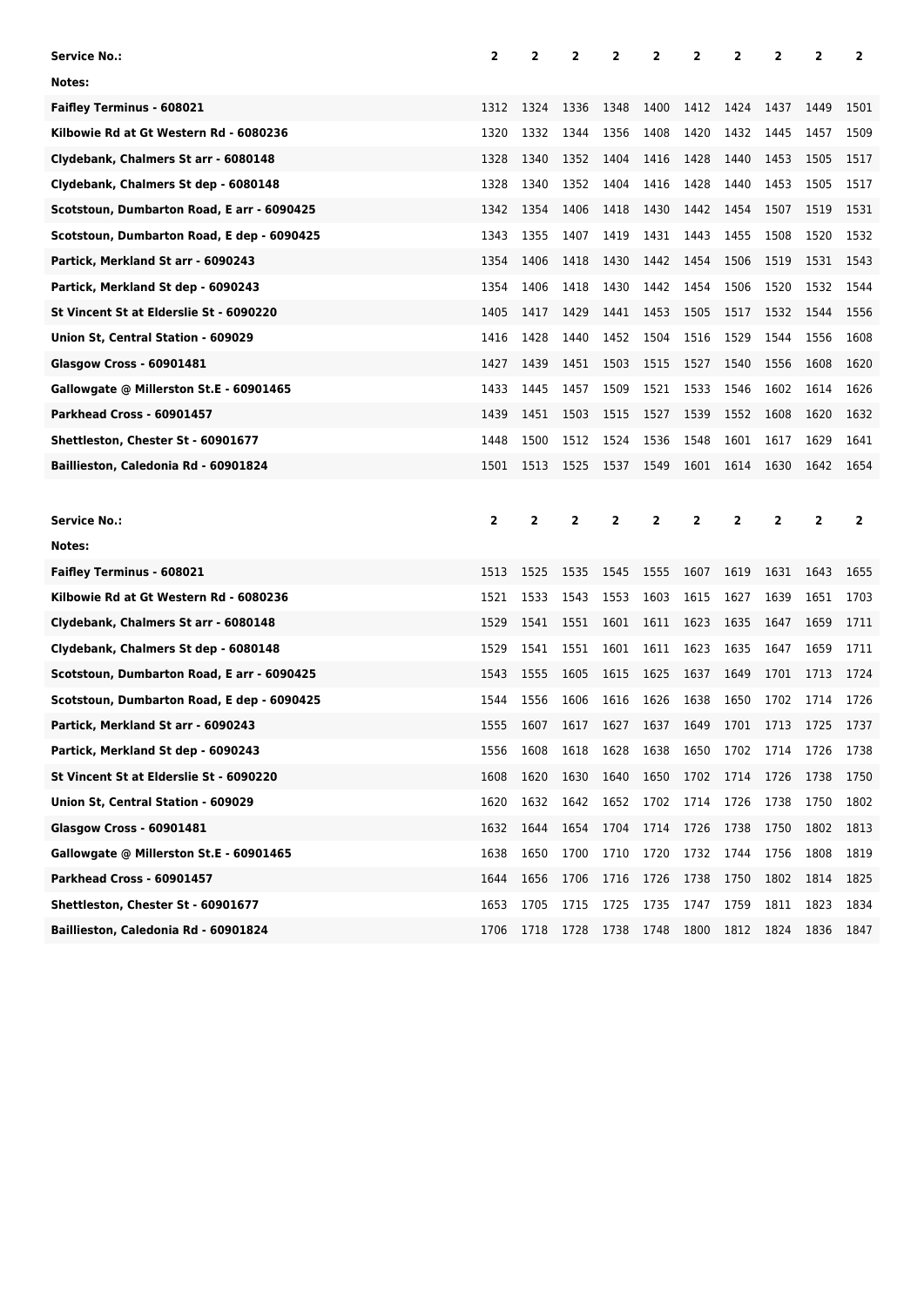| Service No.:                               | $\mathbf{2}$ | 2            | 2    | 2    | $\overline{2}$ | 2    | 2            | 2              | 2    | 2              |
|--------------------------------------------|--------------|--------------|------|------|----------------|------|--------------|----------------|------|----------------|
| Notes:                                     |              |              |      |      |                |      |              |                |      |                |
| <b>Faifley Terminus - 608021</b>           | 1709         | 1724         | 1741 | 1756 | 1817           | 1838 | 1900         | 1923           | 1953 | 2025           |
| Kilbowie Rd at Gt Western Rd - 6080236     | 1717         | 1732         | 1749 | 1804 | 1825           | 1845 | 1907         | 1930           | 2000 | 2032           |
| Clydebank, Chalmers St arr - 6080148       | 1725         | 1740         | 1757 | 1812 | 1833           | 1853 | 1915         | 1937           | 2007 | 2039           |
| Clydebank, Chalmers St dep - 6080148       | 1725         | 1740         | 1758 | 1813 | 1834           | 1854 | 1916         | 1938           | 2008 | 2040           |
| Scotstoun, Dumbarton Road, E arr - 6090425 | 1739         | 1754         | 1812 | 1827 | 1848           | 1906 | 1929         | 1951           | 2021 | 2052           |
| Scotstoun, Dumbarton Road, E dep - 6090425 | 1740         | 1755         | 1813 | 1828 | 1849           | 1908 | 1930         | 1952           | 2022 | 2053           |
| Partick, Merkland St arr - 6090243         | 1751         | 1806         | 1824 | 1839 | 1900           | 1920 | 1940         | 2002           | 2032 | 2102           |
| Partick, Merkland St dep - 6090243         | 1752         | 1807         | 1824 | 1839 | 1900           | 1920 | 1940         | 2002           | 2032 | 2102           |
| St Vincent St at Elderslie St - 6090220    | 1804         | 1819         | 1835 | 1850 | 1910           | 1930 | 1950         | 2011           | 2041 | 2111           |
| Union St, Central Station - 609029         | 1815         | 1830         | 1845 | 1900 | 1920           | 1940 | 2000         | 2020           | 2050 | 2120           |
| <b>Glasgow Cross - 60901481</b>            | 1826         | 1841         | 1855 | 1910 | 1929           | 1949 | 2009         | 2028           | 2058 | 2128           |
| Gallowgate @ Millerston St.E - 60901465    | 1832         | 1847         | 1901 | 1916 | 1934           | 1954 | 2014         | 2033           | 2103 | 2133           |
| Parkhead Cross - 60901457                  | 1838         | 1853         | 1906 | 1921 | 1939           | 1959 | 2019         | 2038           | 2107 | 2137           |
| Shettleston, Chester St - 60901677         | 1847         | 1902         | 1914 | 1929 | 1947           | 2007 | 2026         | 2045           | 2114 | 2144           |
| Baillieston, Caledonia Rd - 60901824       | 1900         | 1915         | 1927 | 1942 | 2000           | 2020 | 2039         | 2058           | 2127 | 2156           |
|                                            |              |              |      |      |                |      |              |                |      |                |
|                                            |              |              |      |      |                |      |              |                |      |                |
| Service No.:                               | 2            | $\mathbf{2}$ |      | 2    | $\mathbf{2}$   |      | $\mathbf{2}$ | $\overline{2}$ |      | $\overline{2}$ |
| Notes:                                     |              |              |      |      |                |      |              |                |      |                |
| <b>Faifley Terminus - 608021</b>           | 2055         | 2126         |      | 2157 | 2227           |      | 2259         | 2329           |      | 2359           |
| Kilbowie Rd at Gt Western Rd - 6080236     | 2102         | 2133         |      | 2204 | 2234           |      | 2306         | 2336           |      | 0006           |
| Clydebank, Chalmers St arr - 6080148       | 2109         | 2140         |      | 2211 | 2241           |      | 2313         | 2343           |      | ----           |
| Clydebank, Chalmers St dep - 6080148       | 2110         | 2141         |      | 2211 | 2241           |      | 2313         | 2343           |      | 0013           |
| Scotstoun, Dumbarton Road, E arr - 6090425 | 2122         | 2152         |      | 2223 | 2253           |      | 2324         | 2354           |      | 0024           |
| Scotstoun, Dumbarton Road, E dep - 6090425 | 2123         | 2154         |      | 2224 | 2254           |      | 2324         | 2354           |      | 0024           |
| Partick, Merkland St arr - 6090243         | 2132         | 2203         |      | 2233 | 2303           |      | 2333         | 0003           |      | ----           |
| Partick, Merkland St dep - 6090243         | 2132         | 2203         |      | 2233 | 2303           |      | 2333         | 0003           |      | 0033           |
| St Vincent St at Elderslie St - 6090220    | 2141         | 2212         |      | 2242 | 2312           |      | 2342         | 0012           |      | 0042           |
| Union St, Central Station - 609029         | 2150         | 2220         |      | 2250 | 2320           |      | 2350         | 0020           |      | 0050           |
| <b>Glasgow Cross - 60901481</b>            | 2158         | 2228         |      | 2258 | 2328           |      | 2358         | 0028           |      | ----           |
| Gallowgate @ Millerston St.E - 60901465    | 2203         | 2233         |      | 2303 | 2333           |      | 0003         | 0033           |      | ----           |
| Parkhead Cross - 60901457                  | 2207         | 2237         |      | 2307 | 2337           |      | 0007         | 0037           |      | ----           |
| Shettleston, Chester St - 60901677         | 2214         | 2244         |      | 2314 | 2344           |      | 0013         | 0043           |      | ----           |

**2: Baillieston - Faifley**

**Monday to Friday**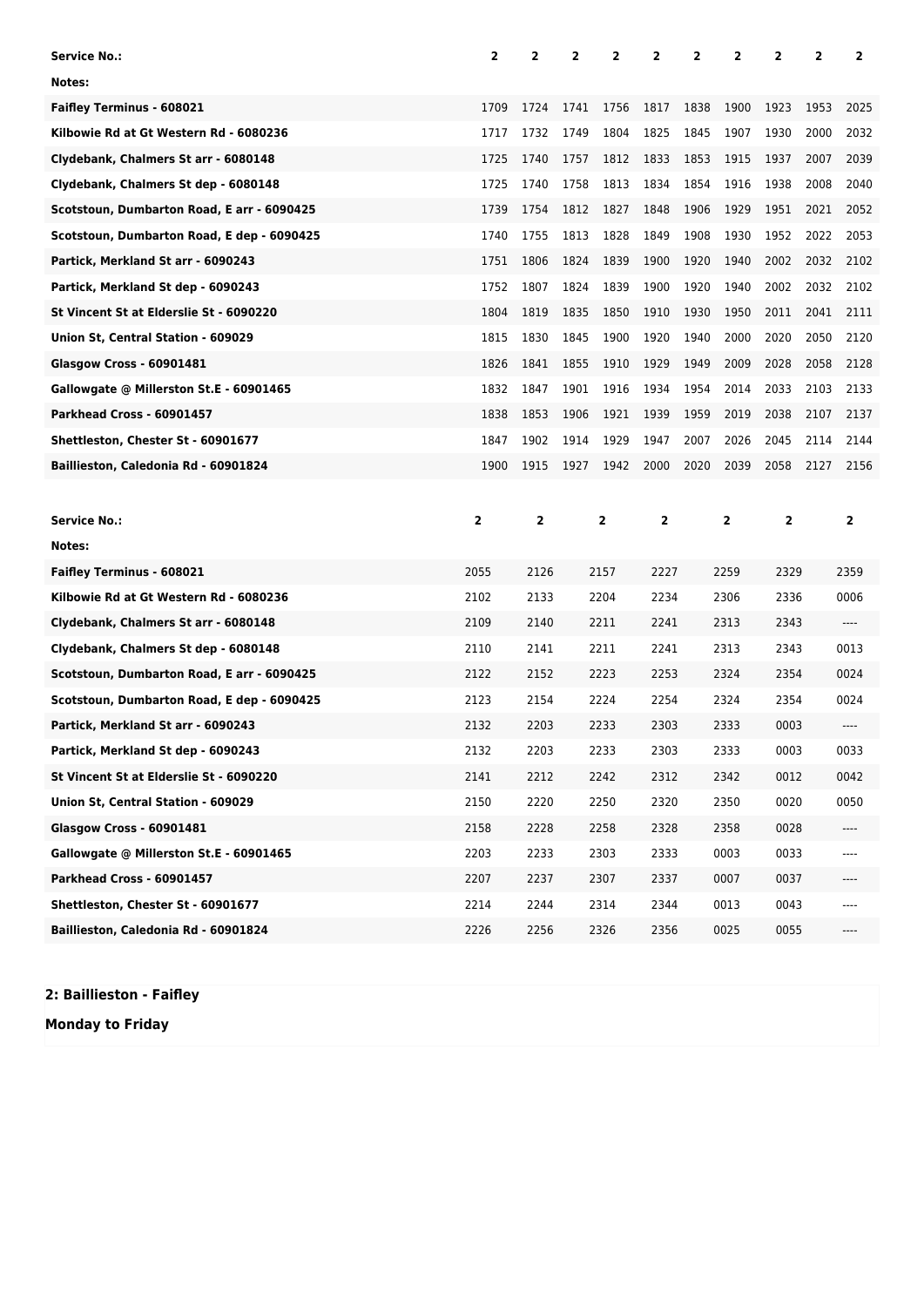| Service No.:                               | 2              | 2              | $\overline{2}$ | 2              | 2              | 2              | 2              | 2              | 2              | 2            |
|--------------------------------------------|----------------|----------------|----------------|----------------|----------------|----------------|----------------|----------------|----------------|--------------|
| Notes:                                     |                |                |                |                |                |                |                |                |                |              |
| Baillieston, Caledonia Rd - 60901824       | 0457           | 0521           | 0540           | 0555           | 0611           | 0622           | 0634           | 0646           | 0658           | 0709         |
| Bailieston Main Street arr - 60901799      | 0504           | 0528           | 0547           | 0602           | 0619           | 0630           | 0642           | 0654           | 0706           | 0717         |
| Bailieston Main Street dep - 60901799      | 0505           | 0529           | 0548           | 0603           | 0619           | 0630           | 0642           | 0654           | 0706           | 0717         |
| Shettleston, Chester St - 60901678         | 0513           | 0538           | 0558           | 0613           | 0629           | 0640           | 0652           | 0704           | 0716           | 0727         |
| Parkhead Cross - 60901456                  | 0518           | 0545           | 0605           | 0620           | 0636           | 0647           | 0659           | 0712           | 0724           | 0735         |
| Forge Retail Pk - 60901463                 | 0521           | 0548           | 0608           | 0623           | 0639           | 0650           | 0702           | 0715           | 0727           | 0738         |
| Glasgow Cross - 6090102                    | 0526           | 0553           | 0614           | 0630           | 0646           | 0657           | 0709           | 0722           | 0734           | 0745         |
| City Centre, Stockwell PI - 60903539       | 0528           | 0555           | 0617           | 0633           | 0649           | 0700           | 0712           | 0725           | 0737           | 0748         |
| Hope St, Central Station - 60903519        | 0534           | 0601           | 0623           | 0639           | 0655           | 0707           | 0719           | 0732           | 0744           | 0756         |
| St Vincent St at Elderslie St - 6090219    | 0540           | 0606           | 0628           | 0644           | 0700           | 0714           | 0726           | 0739           | 0751           | 0803         |
| Partick Bus Station arr - 6090257          | 0548           | 0615           | 0636           | 0652           | 0708           | 0723           | 0736           | 0749           | 0801           | 0814         |
| Partick Bus Station dep - 6090257          | 0548           | 0615           | 0637           | 0653           | 0709           | 0724           | 0737           | 0749           | 0801           | 0815         |
| Scotstoun, Dumbarton Road, W arr - 6090426 | 0556           | 0623           | 0647           | 0704           | 0721           | 0736           | 0747           | 0800           | 0812           | 0828         |
| Scotstoun, Dumbarton Road, W dep - 6090426 | 0556           | 0623           | 0647           | 0704           | 0721           | 0736           | 0747           | 0801           | 0813           | 0828         |
| Clydebank, Chalmers St - 6080147           | 0606           | 0634           | 0658           | 0715           | 0733           | 0748           | 0759           | 0814           | 0826           | 0841         |
| Kilbowie Rd at Gt Western Rd - 608037      | 0613           | 0641           | 0706           | 0723           | 0741           | 0756           | 0808           | 0823           | 0835           | 0850         |
| Faifley Terminus - 608021                  | 0620           | 0648           | 0713           | 0730           | 0748           | 0803           | 0815           | 0831           | 0843           | 0858         |
|                                            |                |                |                |                |                |                |                |                |                |              |
|                                            |                |                |                |                |                |                |                |                |                |              |
| Service No.:                               | $\overline{2}$ | $\overline{2}$ | $\overline{2}$ | $\overline{2}$ | $\overline{2}$ | $\overline{2}$ | $\overline{2}$ | $\overline{2}$ | $\overline{2}$ | $\mathbf{2}$ |
| Notes:                                     |                |                |                |                |                |                |                |                |                |              |
| Baillieston, Caledonia Rd - 60901824       | 0721           | 0733           | 0745           | 0756           | 0808           | 0820           | 0835           | 0847           | 0859           | 0911         |
| Bailieston Main Street arr - 60901799      | 0729           | 0741           | 0753           | 0804           | 0816           | 0828           | 0843           | 0855           | 0907           | 0919         |
| Bailieston Main Street dep - 60901799      | 0729           | 0741           | 0753           | 0804           | 0816           | 0828           | 0843           | 0855           | 0907           | 0919         |
| Shettleston, Chester St - 60901678         | 0739           | 0751           | 0803           | 0815           | 0827           | 0839           | 0853           | 0905           | 0917           | 0929         |
| Parkhead Cross - 60901456                  | 0748           | 0800           | 0812           | 0824           | 0836           | 0848           | 0902           | 0914           | 0926           | 0938         |
| Forge Retail Pk - 60901463                 | 0752           | 0804           | 0816           | 0828           | 0840           | 0852           | 0906           | 0918           | 0930           | 0942         |
| Glasgow Cross - 6090102                    | 0759           | 0812           | 0824           | 0836           | 0848           | 0900           | 0913           | 0925           | 0937           | 0949         |
| City Centre, Stockwell PI - 60903539       | 0803           | 0816           | 0828           | 0840           | 0852           | 0904           | 0917           | 0929           | 0941           | 0953         |
| Hope St, Central Station - 60903519        | 0811           | 0824           | 0836           | 0848           | 0900           | 0912           | 0925           | 0937           | 0949           | 1001         |
| St Vincent St at Elderslie St - 6090219    | 0818           | 0831           | 0843           | 0855           | 0907           | 0919           | 0932           | 0944           | 0956           | 1008         |
| Partick Bus Station arr - 6090257          | 0829           | 0842           | 0854           | 0906           | 0918           | 0930           | 0943           | 0955           | 1007           | 1019         |
| Partick Bus Station dep - 6090257          | 0830           | 0843           | 0855           | 0907           | 0919           | 0931           | 0944           | 0956           | 1008           | 1020         |
| Scotstoun, Dumbarton Road, W arr - 6090426 | 0843           | 0854           | 0906           | 0918           | 0930           | 0942           | 0955           | 1007           | 1019           | 1031         |
| Scotstoun, Dumbarton Road, W dep - 6090426 | 0843           | 0855           | 0907           | 0919           | 0931           | 0943           | 0956           | 1008           | 1020           | 1032         |
| Clydebank, Chalmers St - 6080147           | 0856           | 0908           | 0920           | 0932           | 0944           | 0956           | 1009           | 1021           | 1033           | 1045         |
| Kilbowie Rd at Gt Western Rd - 608037      | 0905           | 0917           | 0929           | 0941           | 0953           | 1005           | 1018           | 1030           | 1042           | 1054         |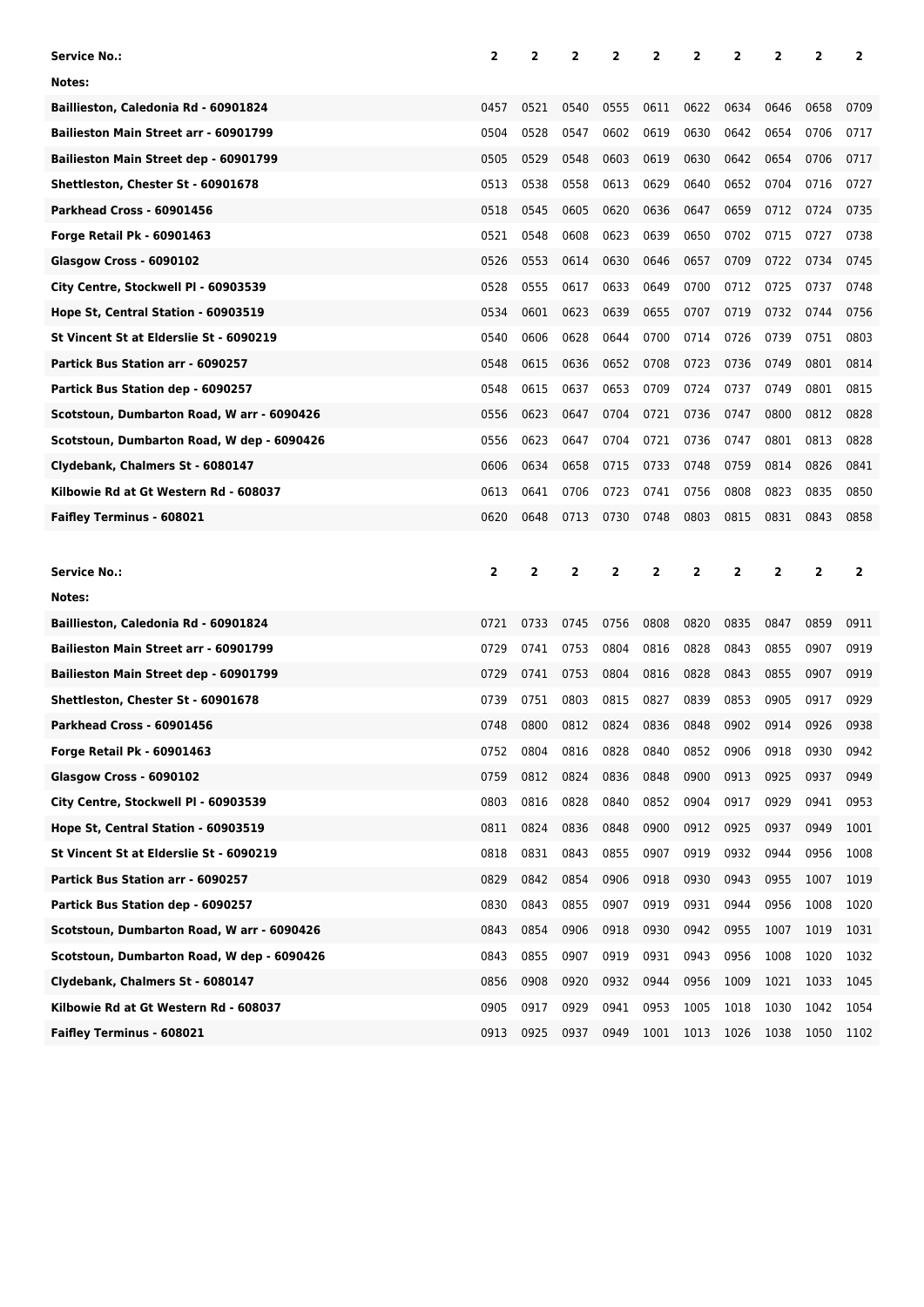| <b>Service No.:</b>                        | 2            | 2    | 2            | 2    | 2    | 2            | 2    | 2              | 2              | 2            |
|--------------------------------------------|--------------|------|--------------|------|------|--------------|------|----------------|----------------|--------------|
| Notes:                                     |              |      |              |      |      |              |      |                |                |              |
| Baillieston, Caledonia Rd - 60901824       | 0923         | 0935 | 0947         | 0959 | 1011 | 1023         | 1035 | 1047           | 1059           | 1111         |
| Bailieston Main Street arr - 60901799      | 0931         | 0943 | 0955         | 1007 | 1019 | 1031         | 1043 | 1055           | 1107           | 1119         |
| Bailieston Main Street dep - 60901799      | 0931         | 0943 | 0955         | 1007 | 1019 | 1031         | 1043 | 1055           | 1107           | 1119         |
| Shettleston, Chester St - 60901678         | 0941         | 0953 | 1005         | 1017 | 1029 | 1041         | 1053 | 1105           | 1117           | 1129         |
| Parkhead Cross - 60901456                  | 0950         | 1002 | 1014         | 1026 | 1038 | 1050         | 1102 | 1114           | 1126           | 1138         |
| <b>Forge Retail Pk - 60901463</b>          | 0954         | 1006 | 1018         | 1030 | 1042 | 1054         | 1106 | 1118           | 1130           | 1142         |
| Glasgow Cross - 6090102                    | 1001         | 1013 | 1025         | 1037 | 1049 | 1101         | 1113 | 1125           | 1137           | 1149         |
| City Centre, Stockwell PI - 60903539       | 1005         | 1017 | 1029         | 1041 | 1053 | 1105         | 1117 | 1129           | 1141           | 1153         |
| Hope St, Central Station - 60903519        | 1013         | 1025 | 1037         | 1049 | 1101 | 1113         | 1125 | 1137           | 1149           | 1201         |
| St Vincent St at Elderslie St - 6090219    | 1020         | 1032 | 1044         | 1056 | 1108 | 1120         | 1132 | 1144           | 1156           | 1208         |
| Partick Bus Station arr - 6090257          | 1031         | 1043 | 1055         | 1107 | 1119 | 1131         | 1143 | 1155           | 1207           | 1219         |
| Partick Bus Station dep - 6090257          | 1032         | 1044 | 1056         | 1108 | 1120 | 1132         | 1144 | 1156           | 1208           | 1220         |
| Scotstoun, Dumbarton Road, W arr - 6090426 | 1043         | 1055 | 1107         | 1119 | 1131 | 1143         | 1155 | 1207           | 1219           | 1231         |
| Scotstoun, Dumbarton Road, W dep - 6090426 | 1044         | 1056 | 1108         | 1120 | 1132 | 1144         | 1156 | 1208           | 1220           | 1232         |
| Clydebank, Chalmers St - 6080147           | 1057         | 1109 | 1121         | 1133 | 1145 | 1157         | 1209 | 1221           | 1233           | 1245         |
| Kilbowie Rd at Gt Western Rd - 608037      | 1106         | 1118 | 1130         | 1142 | 1154 | 1206         | 1218 | 1230           | 1242           | 1254         |
| Faifley Terminus - 608021                  | 1114         | 1126 | 1138         | 1150 | 1202 | 1214         | 1226 | 1238           | 1250           | 1302         |
|                                            |              |      |              |      |      |              |      |                |                |              |
|                                            |              |      |              |      |      |              |      |                |                |              |
| Service No.:                               | $\mathbf{2}$ | 2    | $\mathbf{2}$ | 2    | 2    | $\mathbf{2}$ | 2    | $\overline{2}$ | $\overline{2}$ | $\mathbf{2}$ |
| Notes:                                     |              |      |              |      |      |              |      |                |                |              |
| Baillieston, Caledonia Rd - 60901824       | 1123         | 1135 | 1147         | 1159 | 1211 | 1223         | 1235 | 1247           | 1259           | 1311         |
| Bailieston Main Street arr - 60901799      | 1131         | 1143 | 1155         | 1207 | 1219 | 1231         | 1243 | 1255           | 1307           | 1319         |
| Bailieston Main Street dep - 60901799      | 1131         | 1143 | 1155         | 1207 | 1219 | 1231         | 1243 | 1255           | 1307           | 1319         |
| Shettleston, Chester St - 60901678         | 1141         | 1153 | 1205         | 1217 | 1229 | 1241         | 1253 | 1305           | 1317           | 1329         |
| Parkhead Cross - 60901456                  | 1150         | 1202 | 1214         | 1226 | 1238 | 1250         | 1302 | 1314           | 1326           | 1338         |
| <b>Forge Retail Pk - 60901463</b>          | 1154         | 1206 | 1218         | 1230 | 1242 | 1254         | 1306 | 1318           | 1330           | 1342         |
| Glasgow Cross - 6090102                    | 1201         | 1213 | 1225         | 1237 | 1249 | 1301         | 1313 | 1325           | 1337           | 1349         |
| City Centre, Stockwell PI - 60903539       | 1205         | 1217 | 1229         | 1241 | 1253 | 1305         | 1317 | 1329           | 1341           | 1353         |
| Hope St, Central Station - 60903519        | 1213         | 1225 | 1237         | 1249 | 1301 | 1313         | 1325 | 1337           | 1349           | 1401         |
| St Vincent St at Elderslie St - 6090219    | 1220         | 1232 | 1244         | 1256 | 1308 | 1320         | 1332 | 1344           | 1356           | 1408         |
| Partick Bus Station arr - 6090257          | 1231         | 1243 | 1255         | 1307 | 1319 | 1331         | 1343 | 1355           | 1407           | 1419         |
| Partick Bus Station dep - 6090257          | 1232         | 1244 | 1256         | 1308 | 1320 | 1332         | 1344 | 1356           | 1408           | 1420         |
| Scotstoun, Dumbarton Road, W arr - 6090426 | 1243         | 1255 | 1307         | 1319 | 1331 | 1344         | 1355 | 1407           | 1419           | 1431         |
| Scotstoun, Dumbarton Road, W dep - 6090426 | 1244         | 1256 | 1308         | 1320 | 1332 | 1344         | 1356 | 1408           | 1420           | 1432         |
| Clydebank, Chalmers St - 6080147           | 1257         | 1309 | 1321         | 1333 | 1345 | 1357         | 1409 | 1421           | 1433           | 1445         |
| Kilbowie Rd at Gt Western Rd - 608037      | 1306         | 1318 | 1330         | 1342 | 1354 | 1406         | 1418 | 1430           | 1442           | 1454         |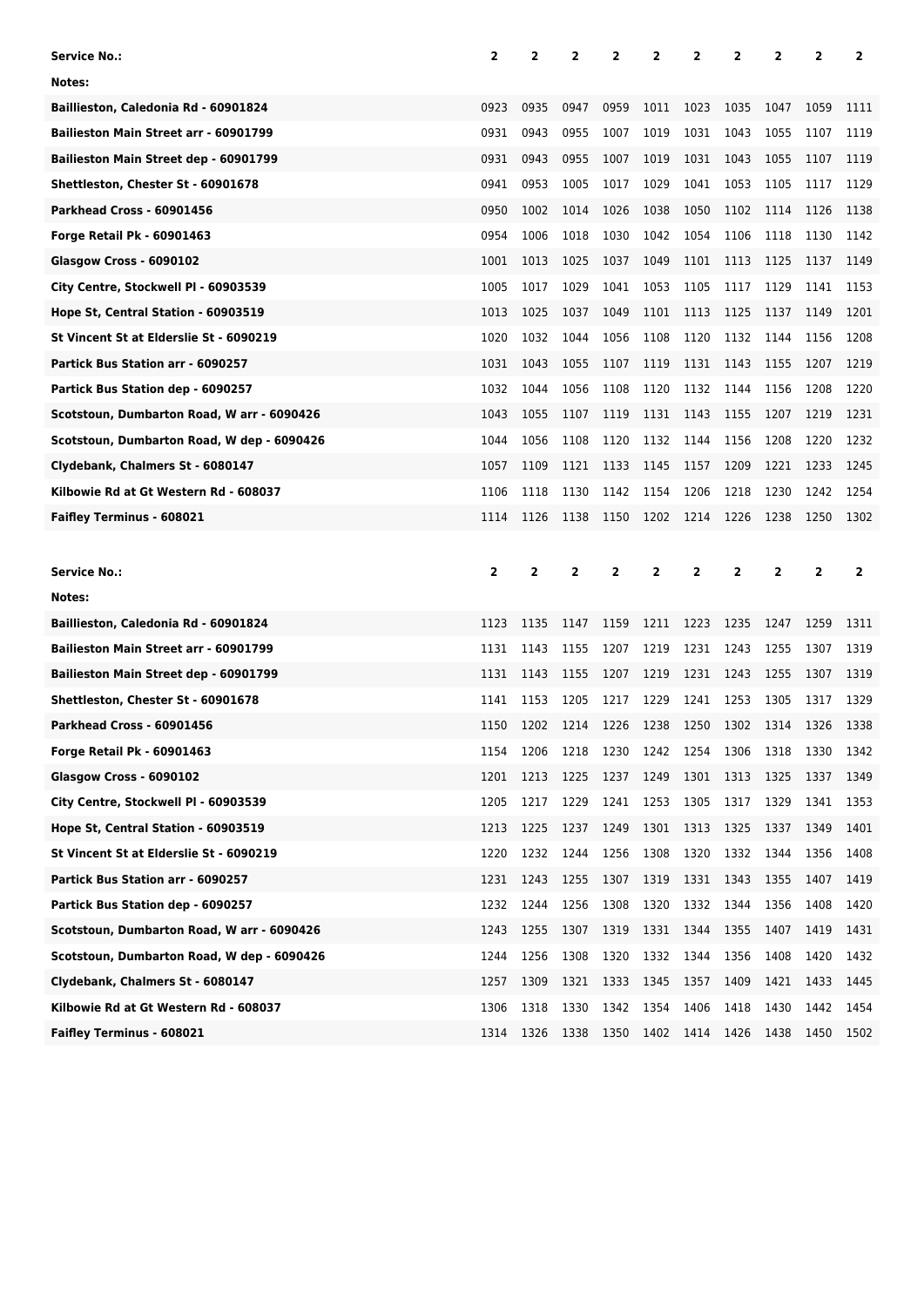| Service No.:                               | 2              | 2              | 2            | 2              | 2    | 2            | 2              | 2              | 2              | 2              |
|--------------------------------------------|----------------|----------------|--------------|----------------|------|--------------|----------------|----------------|----------------|----------------|
| Notes:                                     |                |                |              |                |      |              |                |                |                |                |
| Baillieston, Caledonia Rd - 60901824       | 1323           | 1335           | 1347         | 1359           | 1411 | 1423         | 1435           | 1447           | 1502           | 1514           |
| Bailieston Main Street arr - 60901799      | 1331           | 1343           | 1355         | 1407           | 1419 | 1431         | 1443           | 1455           | 1510           | 1522           |
| Bailieston Main Street dep - 60901799      | 1331           | 1343           | 1355         | 1407           | 1419 | 1431         | 1443           | 1455           | 1510           | 1522           |
| Shettleston, Chester St - 60901678         | 1341           | 1353           | 1405         | 1417           | 1429 | 1441         | 1453           | 1505           | 1520           | 1532           |
| Parkhead Cross - 60901456                  | 1350           | 1402           | 1414         | 1426           | 1438 | 1450         | 1502           | 1514           | 1529           | 1541           |
| Forge Retail Pk - 60901463                 | 1354           | 1406           | 1418         | 1430           | 1442 | 1454         | 1506           | 1518           | 1533           | 1545           |
| Glasgow Cross - 6090102                    | 1401           | 1413           | 1425         | 1437           | 1449 | 1501         | 1513           | 1525           | 1540           | 1552           |
| City Centre, Stockwell PI - 60903539       | 1405           | 1417           | 1429         | 1441           | 1453 | 1505         | 1517           | 1529           | 1544           | 1556           |
| Hope St, Central Station - 60903519        | 1413           | 1425           | 1437         | 1449           | 1501 | 1513         | 1525           | 1537           | 1552           | 1604           |
| St Vincent St at Elderslie St - 6090219    | 1420           | 1432           | 1444         | 1456           | 1508 | 1520         | 1533           | 1545           | 1600           | 1612           |
| Partick Bus Station arr - 6090257          | 1431           | 1443           | 1455         | 1507           | 1521 | 1533         | 1546           | 1558           | 1613           | 1625           |
| Partick Bus Station dep - 6090257          | 1432           | 1444           | 1456         | 1508           | 1522 | 1534         | 1547           | 1559           | 1614           | 1626           |
| Scotstoun, Dumbarton Road, W arr - 6090426 | 1443           | 1455           | 1507         | 1519           | 1534 | 1546         | 1559           | 1611           | 1626           | 1638           |
| Scotstoun, Dumbarton Road, W dep - 6090426 | 1444           | 1456           | 1508         | 1520           | 1535 | 1547         | 1600           | 1612           | 1627           | 1639           |
| Clydebank, Chalmers St - 6080147           | 1457           | 1509           | 1521         | 1533           | 1548 | 1600         | 1613           | 1625           | 1640           | 1652           |
| Kilbowie Rd at Gt Western Rd - 608037      | 1506           | 1518           | 1530         | 1542           | 1557 | 1609         | 1622           | 1634           | 1649           | 1701           |
| Faifley Terminus - 608021                  | 1514           | 1526           | 1538         | 1550           | 1605 | 1617         | 1630           | 1642           | 1657           | 1709           |
|                                            |                |                |              |                |      |              |                |                |                |                |
|                                            |                |                |              |                |      |              |                |                |                |                |
| Service No.:                               | $\overline{2}$ | $\overline{2}$ | $\mathbf{2}$ | $\overline{2}$ | 2    | $\mathbf{2}$ | $\overline{2}$ | $\overline{2}$ | $\overline{2}$ | $\overline{2}$ |
| Notes:                                     |                |                |              |                |      |              |                |                |                |                |
| Baillieston, Caledonia Rd - 60901824       | 1525           | 1537           | 1549         | 1601           | 1613 | 1625         | 1637           | 1649           | 1702           | 1716           |
| Bailieston Main Street arr - 60901799      | 1533           | 1545           | 1557         | 1609           | 1621 | 1633         | 1645           | 1657           | 1710           | 1724           |
| Bailieston Main Street dep - 60901799      | 1533           | 1545           | 1557         | 1609           | 1621 | 1633         | 1645           | 1657           | 1710           | 1725           |
| Shettleston, Chester St - 60901678         | 1543           | 1555           | 1607         | 1619           | 1631 | 1643         | 1655           | 1707           | 1720           | 1735           |
| Parkhead Cross - 60901456                  | 1552           | 1604           | 1616         | 1628           | 1640 | 1652         | 1704           | 1716           | 1729           | 1744           |
| Forge Retail Pk - 60901463                 | 1556           | 1608           | 1620         | 1632           | 1644 | 1656         | 1708           | 1720           | 1733           | 1748           |
| Glasgow Cross - 6090102                    | 1604           | 1616           | 1628         | 1640           | 1652 | 1704         | 1716           | 1728           | 1741           | 1756           |
| City Centre, Stockwell Pl - 60903539       | 1608           | 1620           | 1632         | 1644           | 1656 | 1708         | 1720           | 1732           | 1745           | 1800           |
| Hope St, Central Station - 60903519        | 1616           | 1628           | 1640         | 1652           | 1704 | 1716         | 1728           | 1740           | 1753           | 1808           |
| St Vincent St at Elderslie St - 6090219    | 1624           | 1636           | 1648         | 1700           | 1712 | 1724         | 1736           | 1748           | 1801           | 1816           |
| Partick Bus Station arr - 6090257          | 1637           | 1649           | 1701         | 1713           | 1725 | 1737         | 1749           | 1800           | 1812           | 1827           |
| Partick Bus Station dep - 6090257          | 1638           | 1650           | 1702         | 1714           | 1726 | 1738         | 1750           | 1802           | 1814           | 1829           |
| Scotstoun, Dumbarton Road, W arr - 6090426 | 1650           | 1702           | 1714         | 1726           | 1738 | 1750         | 1802           | 1813           | 1824           | 1839           |
| Scotstoun, Dumbarton Road, W dep - 6090426 | 1651           | 1703           | 1715         | 1727           | 1739 | 1751         | 1803           | 1814           | 1825           | 1840           |
| Clydebank, Chalmers St - 6080147           | 1704           | 1716           | 1728         | 1740           | 1752 | 1804         | 1816           | 1826           | 1837           | 1852           |
| Kilbowie Rd at Gt Western Rd - 608037      | 1713           | 1725           | 1737         | 1749           | 1801 | 1813         | 1825           | 1835           | 1845           | 1900           |